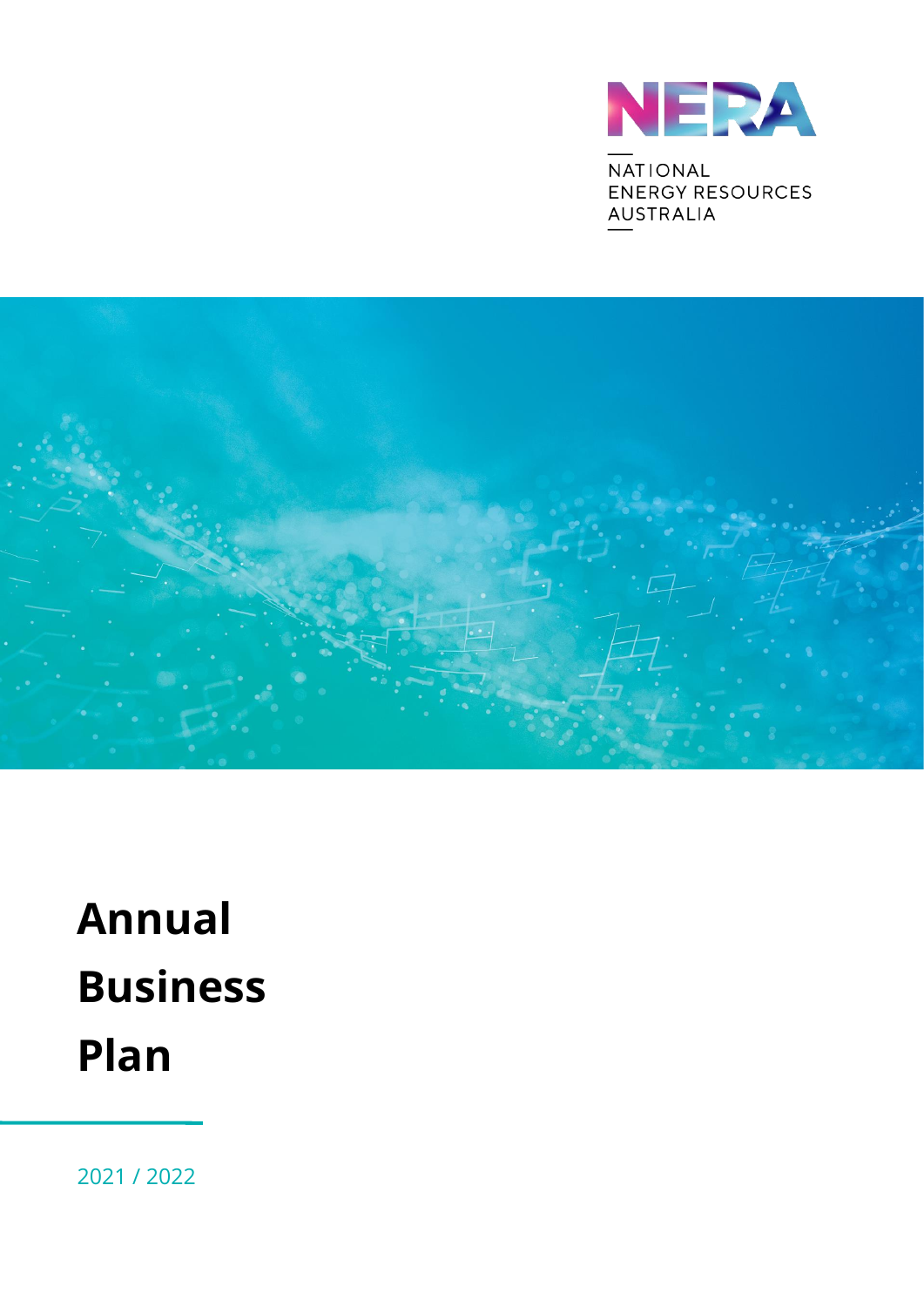## **Contents**

NERA ENERGY RESOURCES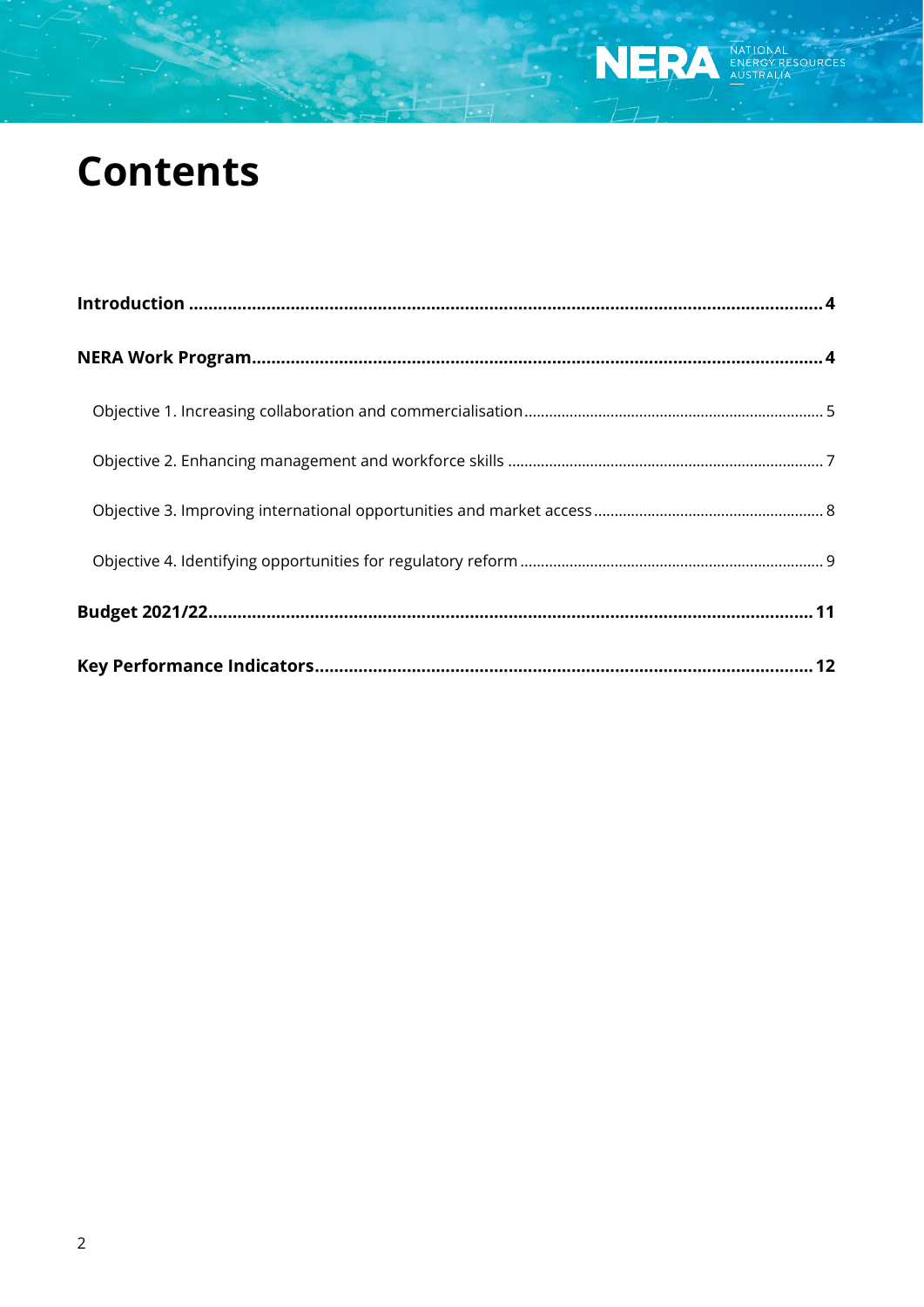

## **Board members**

The following people are listed as members of the Australian Energy Resources Growth Centre as of 30 September 2021.

#### **CHAIR**

Australian Energy Resources Growth Centre Ltd

**Ken Fitzpatrick** Chair

#### **NON-EXECUTIVE DIRECTORS**

Australian Energy Resources Growth Centre Ltd

| <b>Bruce Denney</b>       | <b>Pia Turcinov</b>              |
|---------------------------|----------------------------------|
| Non-executive<br>Director | Non-executive<br><b>Director</b> |
|                           |                                  |
| <b>Leisa Elder</b>        | <b>Dr Liz Dallimore</b>          |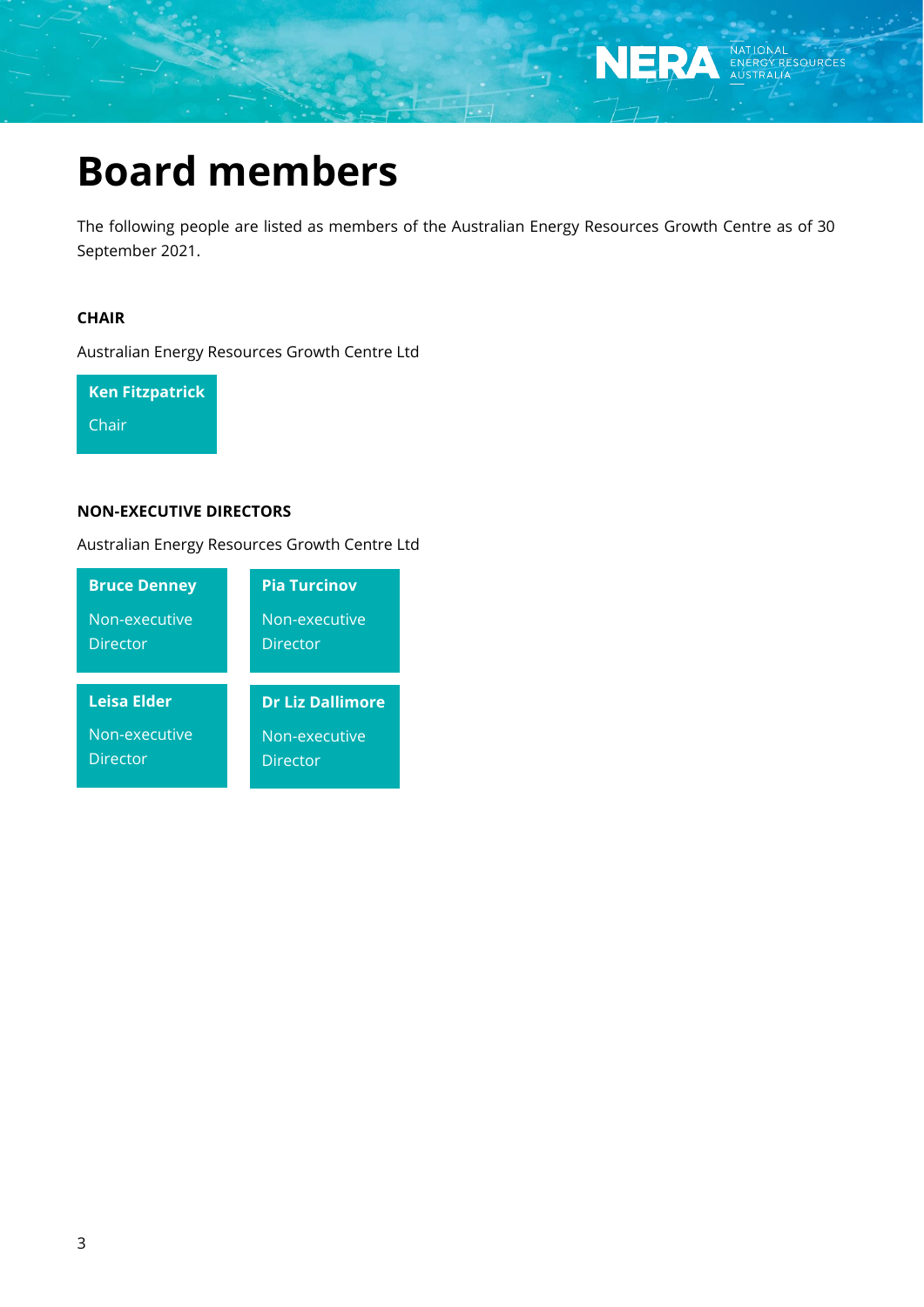

## <span id="page-3-0"></span>**Introduction**

As the Industry Growth Centre for Australia's energy resources sector, we know that our sector plays a critical role in supporting the nation's economy and future prosperity. We deliver transformational initiatives across the sector to support the provision of reliable, affordable and clean energy, unlock productivity improvements, commercialise local technology, support future workforce skills and create jobs. By leveraging Australia's competitive advantages in energy resources to accelerate the transition to a low carbon economy, the nation can maintain its position as a global energy powerhouse and play a lead role in the clean energy transition.

NERA has established credibility and strong relationships with industry as an independent facilitator of high-value partnerships and trusted source of information. We have delivered significant impact and value for Australia's energy resources sector over our nearly six years of existence through our strategic programs, collaborative projects and online technology and knowledge portals. We work very closely with Australia's energy resources sector to strengthen their collaboration with research organisations, innovators, and local supply chains to ensure the nation is:

- globally competitive and leading in the uptake of automation, AI and robotics
- diversifying to new energy solutions and decarbonising
- achieving improved commercialisation of technology solutions
- growing SMES and local manufacturing

We are supporting Australia to leverage competitive strengths from decades of oil and gas production and mining to accelerate the growth of new industries such as offshore wind and hydrogen, enhance research commercialisation, and scale local manufacturing of technologies needed to achieve low emissions targets.

## <span id="page-3-1"></span>**NERA Work Program**

NERA's activity aligns with the Modern Manufacturing Strategy and supports growth opportunities in each of the six National Manufacturing Priorities.

The overarching objective of the Industry Growth Centres (IGC) Initiative is to drive innovation, productivity and competitiveness in sectors of competitive strength and strategic importance for Australia. The programme achieves these objectives through:

- 1. Improving engagement between research and industry, and within industry, to achieve stronger coordination and collaboration of research and improve commercialisation outcomes;
- 2. Enhancing management and workforce skills;
- 3. Improving the capability of the key sectors to engage with international markets and access global supply chains; and
- 4. Identifying regulations that are unnecessary, over-burdensome and impede sector growth and suggesting possible reforms.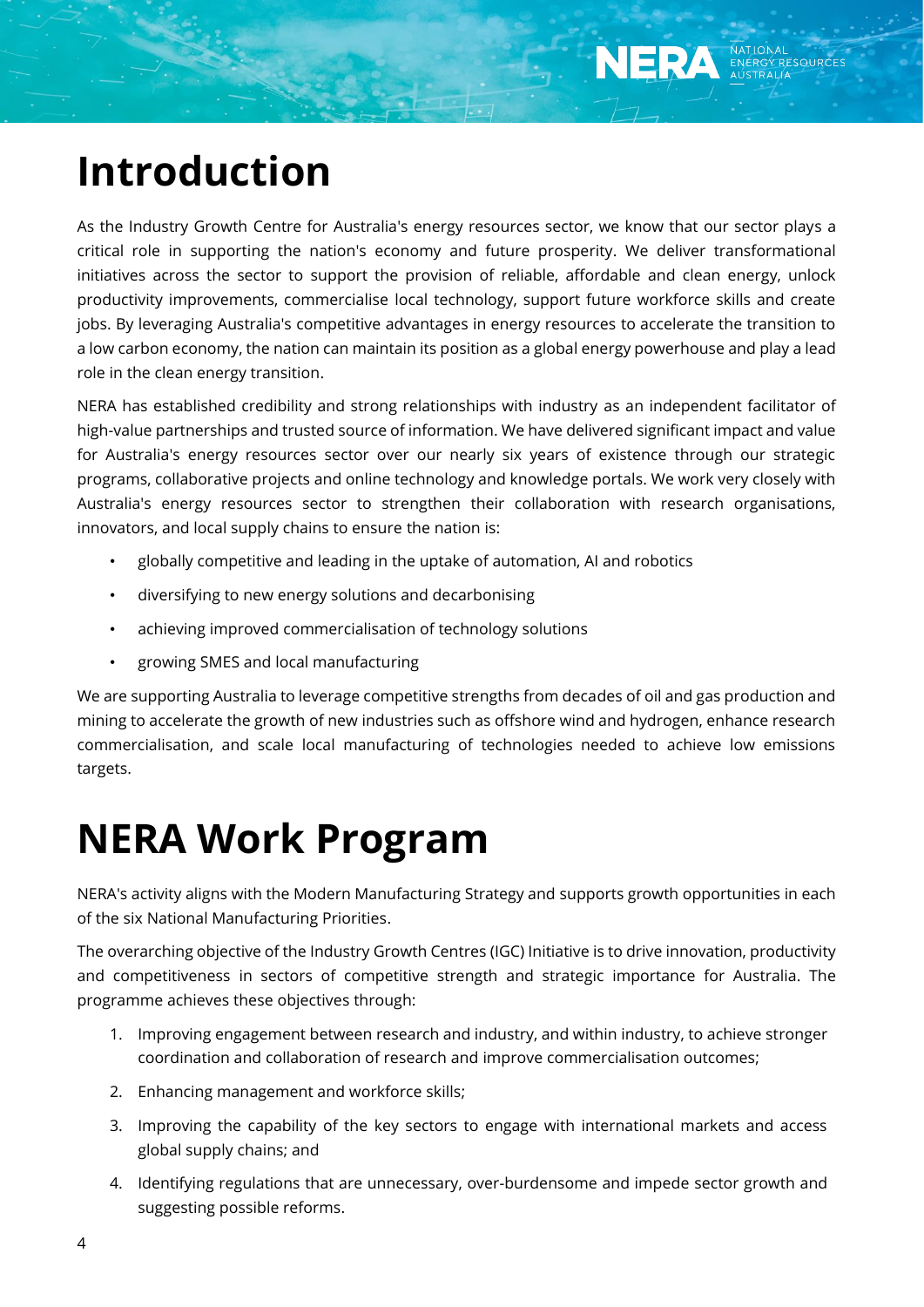### <span id="page-4-0"></span>**Objective 1. Increasing collaboration and commercialisation**

#### **Hydrogen Technology Cluster Australia (H2TCA)**

**Australia must leverage its existing strengths to develop a globally competitive hydrogen industry that exports more than just the molecule. H2TCA provides national coordination across the hydrogen value chain for domestic and international companies seeking to grow their Australian hydrogen network.**



**NERA** 

NERA established the H2TCA network in February 2021 in partnership with industry and governments, following an action outlined in Australia's National Hydrogen Strategy. H2TCA is a network of 15 regional hydrogen technology clusters centred around major demonstration projects, hubs and technology supply chains across all states and territories. It currently connects over 440 organisations spanning the hydrogen value chain and beyond, creating vital linkages between SMEs, large corporations, NGOs, state and local governments and more than 20 research and training institutions.

Regional clusters provide a focal point for organisations to connect, collaborate, and drive hydrogen industry development. By linking the entire value chain together, clusters leverage regional strengths, capability and infrastructure to support the decarbonisation of existing industries and new industry growth. The H2TCA network converges to form a national cluster that enables countrywide alignment, shared knowledge and learnings, and provides a globally recognised brand for what we refer to as Australia's emerging HETS (Hydrogen Equipment, Technology and Services) sector.

H2TCA's regional clusters can accelerate and complement hub development by providing access to a highly skilled and coordinated local technology and service sector and facilitate knowledge exchange. We are establishing H2TCA as a standalone entity to form an Australian hydrogen supercluster and grow a globally recognised brand to export hydrogen-related technology and expertise.

In 2021/22, NERA is establishing H2TCA as an independent not-for-profit entity to build on its strong momentum and partnerships to grow a National Hydrogen Supercluster to provide a globally recognised brand to export hydrogen-related technology and expertise.

#### **Centre of Decommissioning Australia (CODA)**

### **CODA aims to grow domestic decommissioning capacity, capability and expertise to expand services into the region, supporting international decommissioning activities and growing Australian exports.**



Australia has a USD 42 billion offshore oil and gas decommissioning challenge, which presents an enormous economic, environmental and social opportunity, including recycling and repurposing infrastructure, plant, steel and high-tech equipment. Recognising this challenge and opportunity for Australia, NERA established CODA in March 2021 as an independent centre for decommissioning in Australia - in partnership with seven operators to:

- Pursue a 35 per cent reduction in decommissioning costs in Australia
- Identify or establish optimal recycling and reuse of offshore infrastructure for emerging lowemissions technologies to help meet industry's net-zero targets
- Maximise opportunities for the local workforce, service and technology companies; and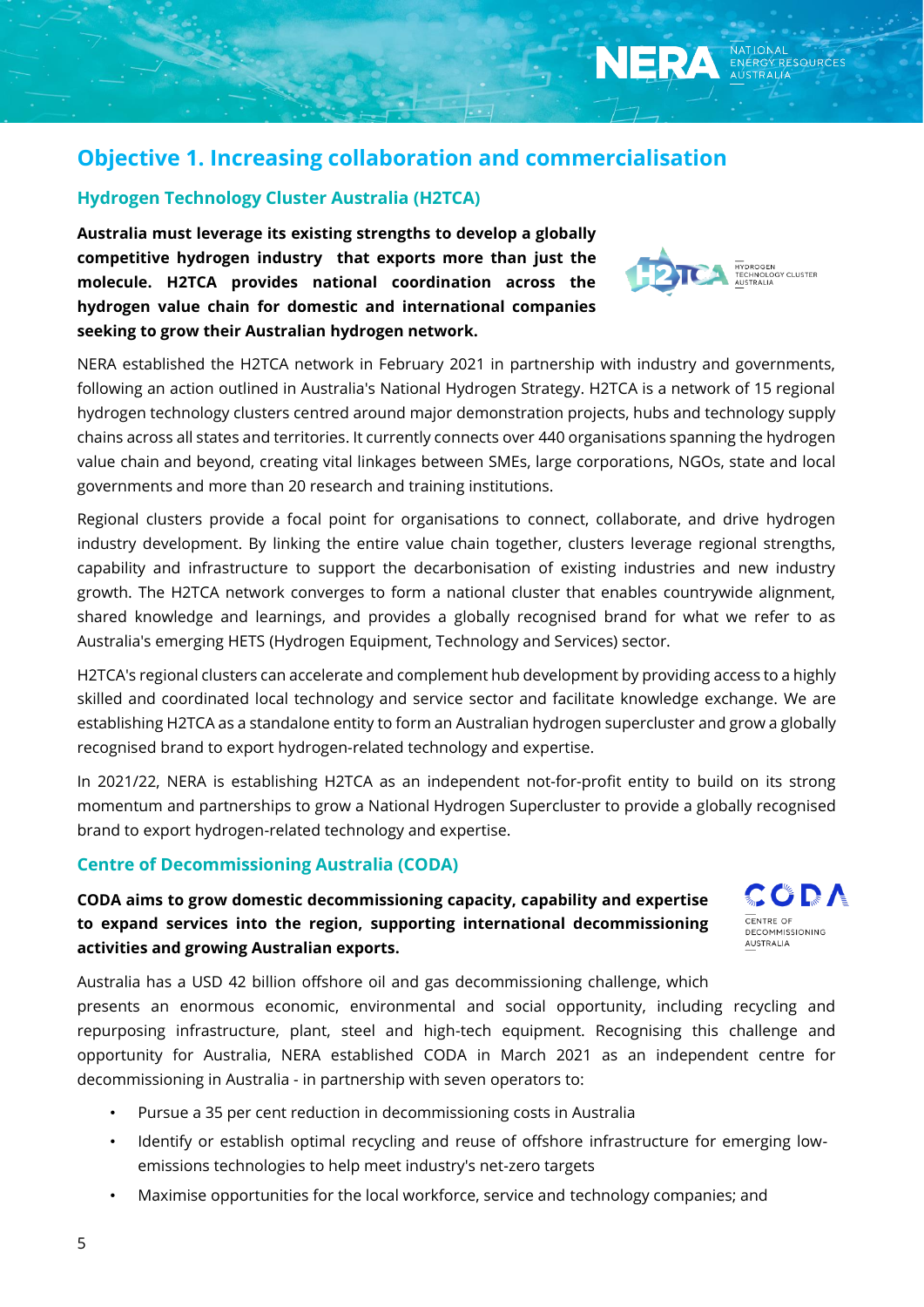• Support the building of a globally competitive domestic decommissioning industry that can service needs locally and throughout the Asia Pacific region.

NERA is establishing CODA as a standalone not-for-profit company in 2021/22. We are engaging with Federal, State and Territory Governments and industry around strategic partnerships to accelerate CODA's early development and support the growth of a vibrant and world-leading offshore decommissioning industry. CODA is also delivering three landmark studies in 2021/22, examining global best practices for planning and execution, recycling and disposal pathways in Australia, and developing a technology roadmap for decommissioning.

#### **GeneratER Open Innovation Challenge Program**

NERA developed GeneratER to **address supply chain disruption and build sovereign capability** across the energy resources sector. NERA is piloting GeneratER in



NERA

Western Australia by sourcing and demonstrating local technology solutions to address industry challenges. GeneratER launched in June 2021 with a call for expressions of interest to address three challenges provided by Chevron Australia. GeneratER is building momentum with additional operators joining the program in 2021/22.

#### **Subsea Innovation Cluster Australia (SICA)**

The NERA-backed SICA is helping to **establish WA as the Asia Pacific hub for subsea inspection, maintenance and repair (IMR)**. SICA is progressing a key initiative to develop a Regional Deepwater Testing Facility in Western Australia. When established, this testing facility will provide oil and gas operators and Original Equipment Manufacturers (OEMs) with local access to a hyperbaric chamber for pressure testing and deliver a new revenue stream for SICA. In addition, the facility will increase WA's inspection and repair capability, support local content, and create new jobs.

#### **Integrated Ocean Energy Market Showcase**

NERA is supporting the Australian Ocean Energy Group (AOEG) to develop an Integrated Ocean Energy Market Showcase in the Great Southern Region of Western Australia to **address the most significant barrier for ocean energy in Australia – lack of market demand**. The Showcase will become a knowledge resource for industry and customers, acting as a **catalyst to stimulate market demand by simulating and visualising the value of wave and tidal energy as a complementary baseload contributor to an integrated renewable energy system**. Once established, energy customers will access the site (virtually or in person) to model, cost, design, and procure bespoke ocean energy systems to meet their future clean energy demands.

#### **Carbon Capture, Utilisation and Storage**

NERA has partnered with industry, research institutions and governments to progress multiple CCUS opportunities across Australia.

• Through the WA LNG Jobs Taskforce's Technology and Decarbonisation Working Group, NERA works with industry and the WA State Government to **identify the role that CCUS must play in the state for future jobs, industry growth, and decarbonisation**. The Working Group is framing a joint industry feasibility study to identify potential emission sources and storage hub development(s) in Western Australia. As an independent member of the Taskforce, NERA is playing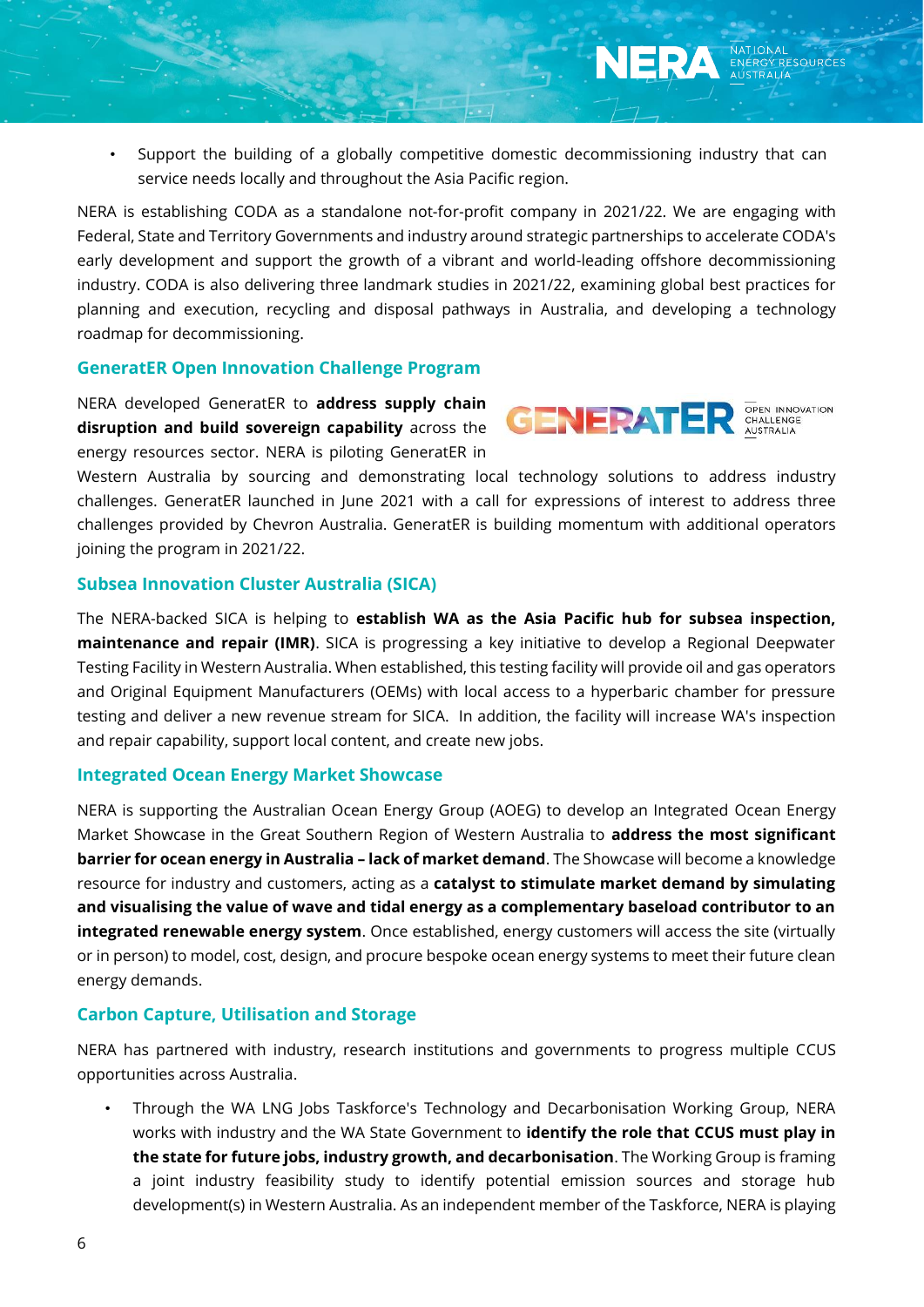a lead role in coordinating members to refine the project scope and manage the delivery of the study.

• NERA joined CO2CRC as its first Associate Member in 2020/21. Both organisations are collaborating on a pivotal study for industry and government to **identify potential opportunities for CO2- Enhanced Oil Recovery (CO2-EOR) and associated CO2 storage capacity in key Australian onshore basins**.

#### **Driving industry-research partnerships**

NERA builds **collaborative industry-research partnerships** by working closely with the nation's universities and research institutions to support world-leading science, drive technology and skills development, and translate research outputs into commercial outcomes more effectively:

- Support of Australian Government research programs NERA provides valuable input and support to major R&D programs, including Cooperative Research Centres (CRCs), CRC-Projects (CRC-Ps) and the Industrial Transformation Research Program (ITRP). In addition to reviewing CRC and CRC-P applications, NERA provides vital guidance to enhance ITRP applications and the likelihood of success. NERA works closely with existing CRCs on collaborative projects and initiatives, including Future Fuels CRC, CO2CRC, Future Energy Exports CRC and Blue Economy CRC.
- Collaborative lighthouse projects Forty-eight of NERA's collaborative projects drive industryresearch collaboration, connecting more than 200 industry partners and 22 research institutions to address major sector challenges.
- Technology clusters Eighteen NERA-supported clusters are forging connections between more than 450 member organisations and 20 research institutions to accelerate the development of Australian technology and expertise in hydrogen, ocean energy, subsea IMR and remote operations.
- Knowledge sharing platforms NERA launched [HyResource](https://research.csiro.au/hyresource/) and the Australian Energy [Research Capability Finder](https://www.nera.org.au/aercf) in 2020/21. NERA continues to support the development of these online platforms to help grow the knowledge economy and enable industry to identify potential research and collaboration partners.

### <span id="page-6-0"></span>**Objective 2. Enhancing management and workforce skills**

#### **Lighthouse energy resources projects**

NERA'[s collaborative lighthouse projects](https://www.nera.org.au/NERA-projects) are breaking new ground across the energy resources sector and building capability through delivering world-leading scientific research, applying advanced digital solutions, and facilitating knowledge exchange through the publication of shared learnings for the whole sector. Some examples include:

- Lab61 Robotics Academy Supporting the development of a robotics skills and training centre to grow advanced capability in key future industries  $\mathbb{C}$
- EX-rated robotic crawler technology Supporting Nexxis to commercialise CSIRO technology to produce the world's first certified EX-rated robotic crawler for inspection in hazardous areas  $G$
- GeneratER Open Innovation Challenge Program Growing local SME capability in the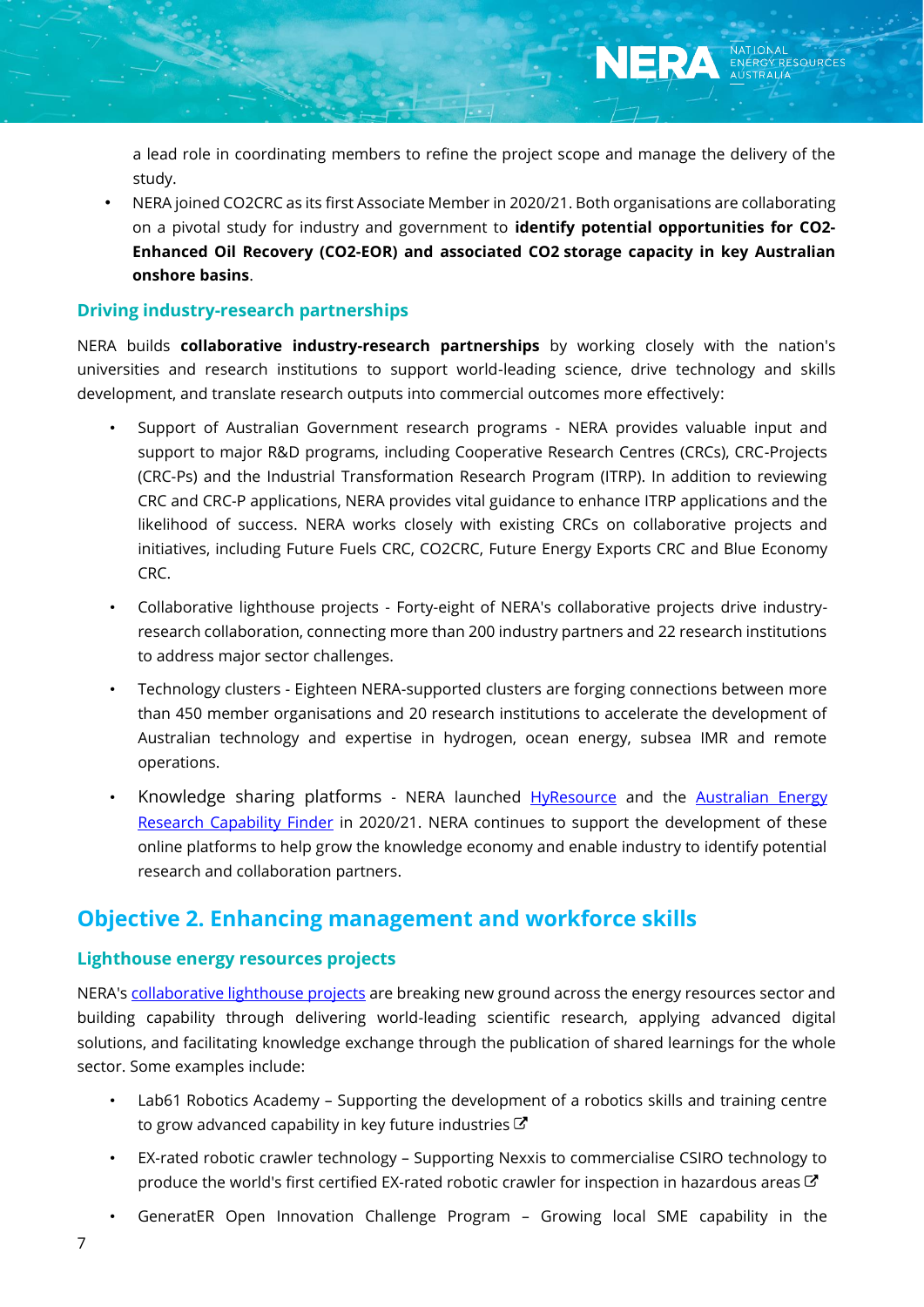developmentof advanced solutions to address industry challenges  $\mathbb{Z}$ 

- AI software solution to revolutionise offshore asset inspections Supporting the development and commercialisation of a real-time inspection solution capable of autonomously detecting and categorising equipment anomalies  $G$
- 3D Printed Stainless Steel Supporting the development of the world's fastest high-speed 3D printing technology to produce steel components on-demand in remote environments  $G$
- Using data to unlock Australia's resource base commercialising cutting-edge research that will improve the accuracy of the resource prediction models, contributing to more cost-effective resource planning and enhancing productivity  $\mathbb{Z}$

#### **Australian Energy Transition Research Plan**

NERA, CSIRO and the Australian Renewable Energy Agency (ARENA) supported the Australian Council of Learned Academics (ACOLA) to develop the first Australian Energy Transition Research Plan, launched in June. ACOLA's Research Plan identifies urgent energy transition research priorities to address for Australia to achieve net-zero emissions by 2050 (or earlier). The Plan complements and encourages further outcomes from activities already underway by Australian governments, including the Low Emissions Technology Roadmap. With the support of NERA and partners, ACOLA reviews the Plan and revises priorities annually.

### <span id="page-7-0"></span>**Objective 3. Improving international opportunities and market access**

#### **Showcasing Australian Hydrogen capability to the world**

NERA is connecting Australia's emerging hydrogen industry with global opportunities through our programs and initiatives:

- **H2TCA** The H2TCA network builds international partnerships with organisations worldwide, including Germany, Norway, France and Canada.
- **HyResource** CSIRO, the Future Fuels CRC, NERA and the Australian Hydrogen Council work collaboratively to support knowledge sharing across the hydrogen community. [HyResource](https://research.csiro.au/hyresource/) platform is enhancing local and global connectivity around major hydrogen projects and research programs.
- **HyCapability**  [HyCapability](https://www.nera.org.au/hycapability) is Australia's first hydrogen capability finder a free, online, searchable platform that connects Australian hydrogen businesses with a domestic and global market. Developed by NERA and the [Hydrogen Technology Cluster Australia \(H2TCA\) network,](https://www.nera.org.au/regional-hydrogen-technology-clusters) the platform maps regional hydrogen ecosystems and supply chain capacity, making it easier to identify businesses along the hydrogen value chain with innovative technology, service and equipment offerings for the hydrogen industry.

#### **Establishing an Oceania Chapter of the TCI Global Network**

NERA partnered with fellow Growth Centres FIAL and METS Ignited to establish a Secretariat to support, facilitate and coordinate the development, networking and activities of the Oceania Chapter of the TCI Global Network. TCI is the leading global network of people and organisations working in clusters and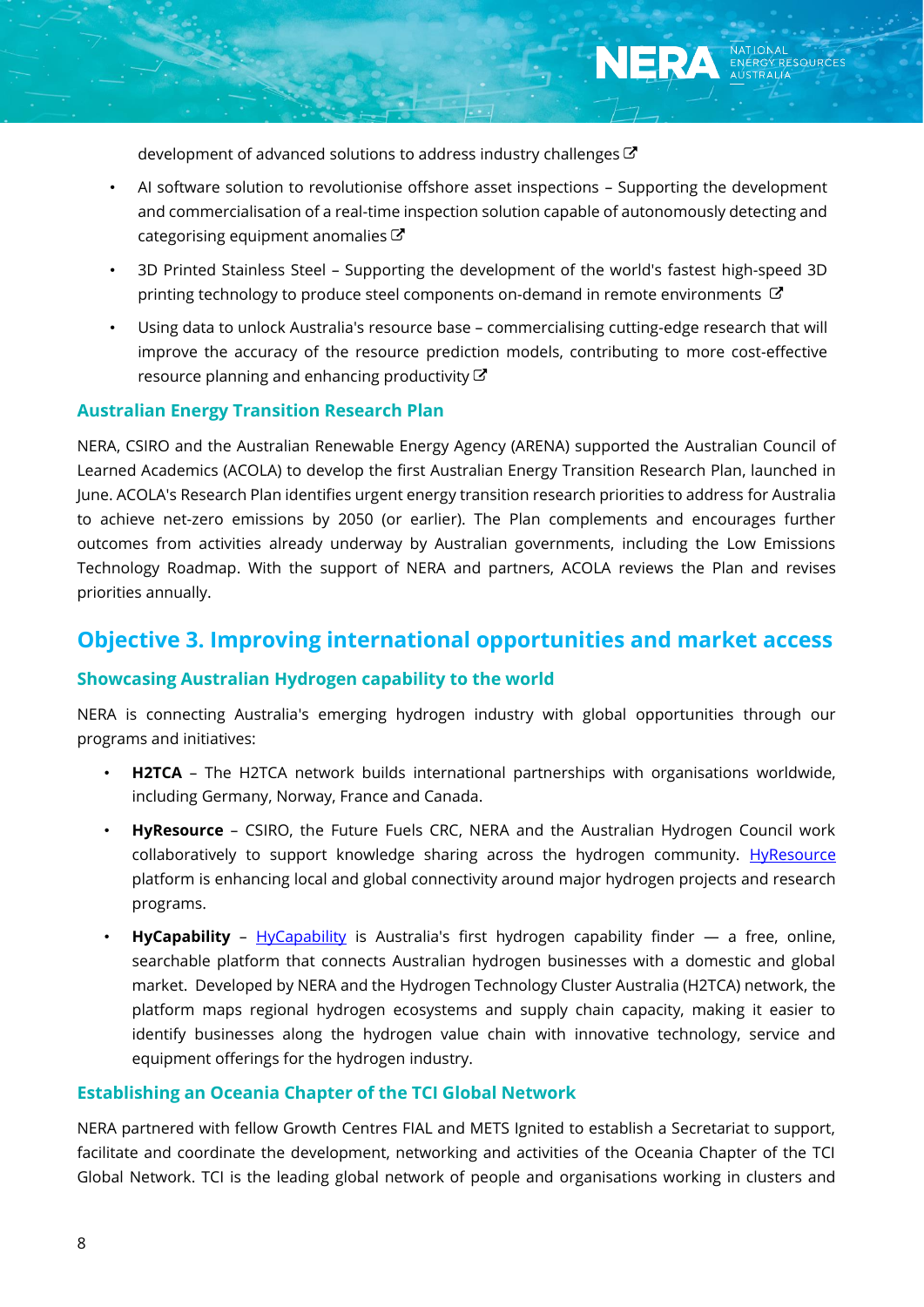innovation ecosystems worldwide, and the Oceania Chapter comprises Australia, New Zealand and Pacific Island nations. It facilitates global connections, inspires clusters, and improves policy learning.

#### **Australian Energy Technology Platform**

NERA's [Australia's Energy Technology Platform](https://australia.energytechnologyplatform.com/) connects technology suppliers and end-users to solve energy sector challenges and rapidly deploy technologies. This platform is all about connecting operators and technology end-users with the solutions they need and creating domestic and international deployment pathways for home-grown technology. More than 1,900 buyers access the platform across +50 nations, with 66 Australian technologies currently showcased.

#### **Creating new market opportunities through conferences and events**

NERA will have a strong presence at two major conferences during the financial year:

- **SEAAOC 2021 -** 27-28 October 2021 at the Darwin Convention Centre SEAAOC is Northern Australia's largest and longest established petroleum conference and brings together major players involved within Australasia's oil, gas and petroleum industries. NERA will feature its Hydrogen Cluster Initiative showcasing the Northern Territory Hydrogen Technology Cluster and the Hydrogen Technology Cluster Australia (H2TCA) and will also showcase the Centre of Decommissioning Australia (CODA). NERA's Dr Francis Norman will be speaking at the conference on the topic of "*Creating Opportunity from Transition – Decommissioning Australia's Offshore Oil and Gas Sector".*
- **AOG Energy 2022**  Held from 2-4 March 2022 at the Perth Convention and Exhibition Centre In 2021, the Australasian Oil & Gas (AOG) Conference & Exhibition rebranded to AOG Energy. This change reflects the evolution of oil and gas, with AOG Energy being the cornerstone of a broader offering and a renewed focus on the energy transition, including hydrogen, renewables and emissions reduction technology. NERA will be showcasing both H2TCA and CODA with sessions curated and facilitated by NERA's CEO Miranda Taylor and Dr Francis Norman.

### <span id="page-8-0"></span>**Objective 4. Identifying opportunities for regulatory reform**

NERA's regulatory reform program continues to gain momentum in 2021/22.

#### **Collaborative Seismic Environmental Plan (CSEP)**

This project seeks to generate a single overarching approval process for seismic activities in Australia's North West to ease regulatory burden, improve certainty and environmental outcomes when applying for and conducting seismic activities. The collaborative project can deliver improved outcomes for the fishing and petroleum industries, significantly reducing the consultation burden for all stakeholders and delivering a strategic assessment of impacts across Northern Australia.

#### **National Decommissioning Research Initiative (NDRI)**

NERA initiated the NDRI in partnership with eight Australian O&G operators in 2019 to improve understanding across industry, government and the community of the effect of leaving or removing offshore infrastructure from the ocean. The Initiative delivers world-class independent research tailored to the Australian marine ecosystem.

The NDRI supports an improved understanding of the potential impact of decommissioning O&G structures on life in the marine environment and potential contaminants released in the marine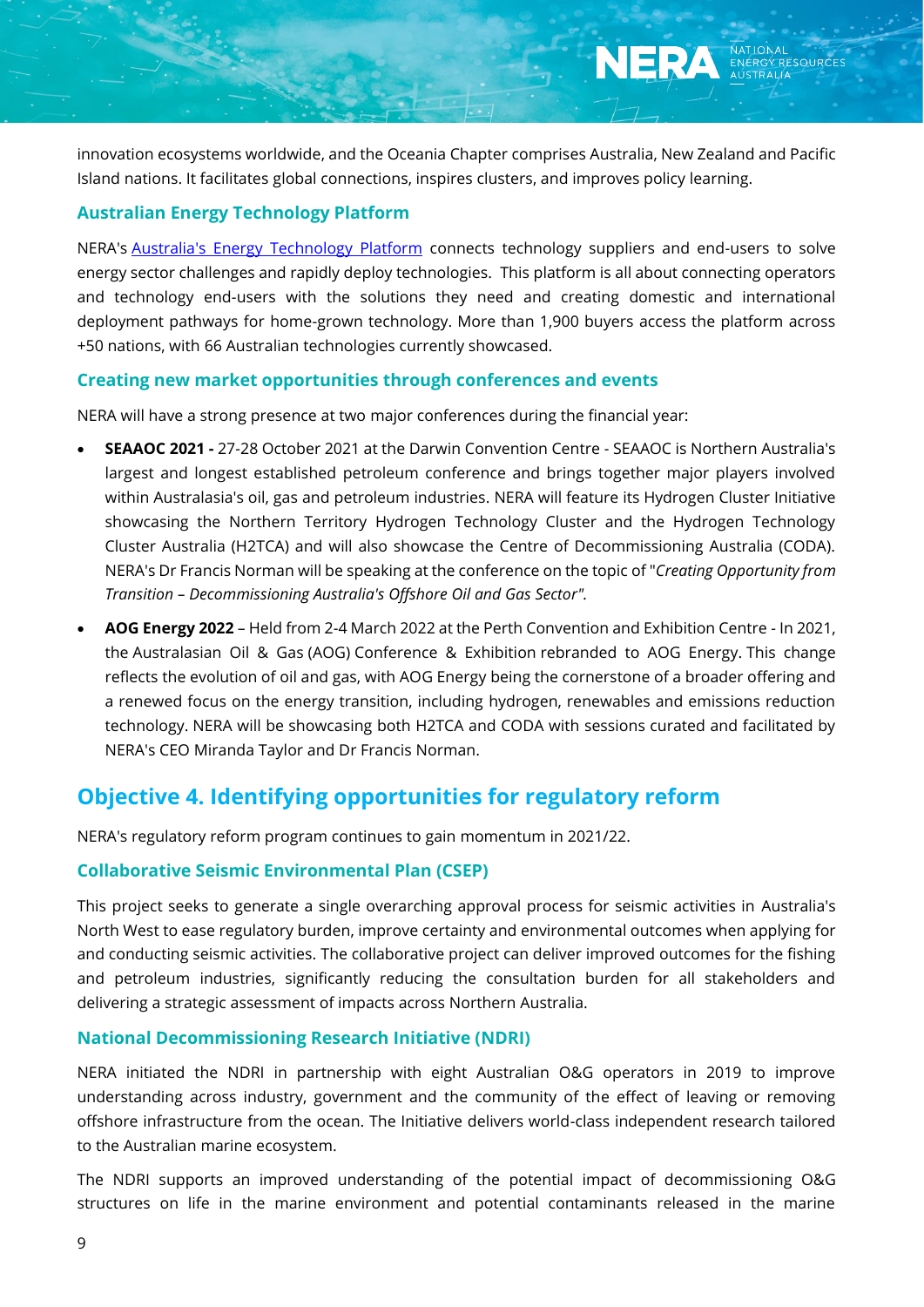environment if structures remain in situ. The Initiative is pursuing these objectives through two research programs: 1) Potential impact of decommissioning O&G infrastructure on the marine environment; 2) Potential contaminants released if infrastructure remains in the marine environment.

The NDRI is publishing several peer-reviewed articles in the coming months to share the outputs of Research Program 1. In addition, the Initiative is preparing for a second phase by developing a roadmap of future decommissioning research priorities and projects that will continue to address critical knowledge gaps related to decommissioning in the Australian O&G industry for the coming decades.

CODA works closely with the NDRI to ensure Australia's future decommissioning activity can be built on sound scientific research, providing the best possible outcomes for industry, environment and community, with results also supporting the government to optimise regulatory frameworks.

#### **Standards development**

NERA is securing Australia's seat at the table for the development of international standards across the energy resources sector. We have been instrumental in **supporting Australian businesses to contribute global standards development to improve the productivity, efficiency and competitiveness of the nation's energy resources sector**. This includes the development as Oil and Gas standards through the Harmonisation of Standards project (ME-92); Interoperability Standards for asset intensive industries (OIIE ISO 18101); Hydrogen Standards (ME-93); and Marine energy standards (TC 114).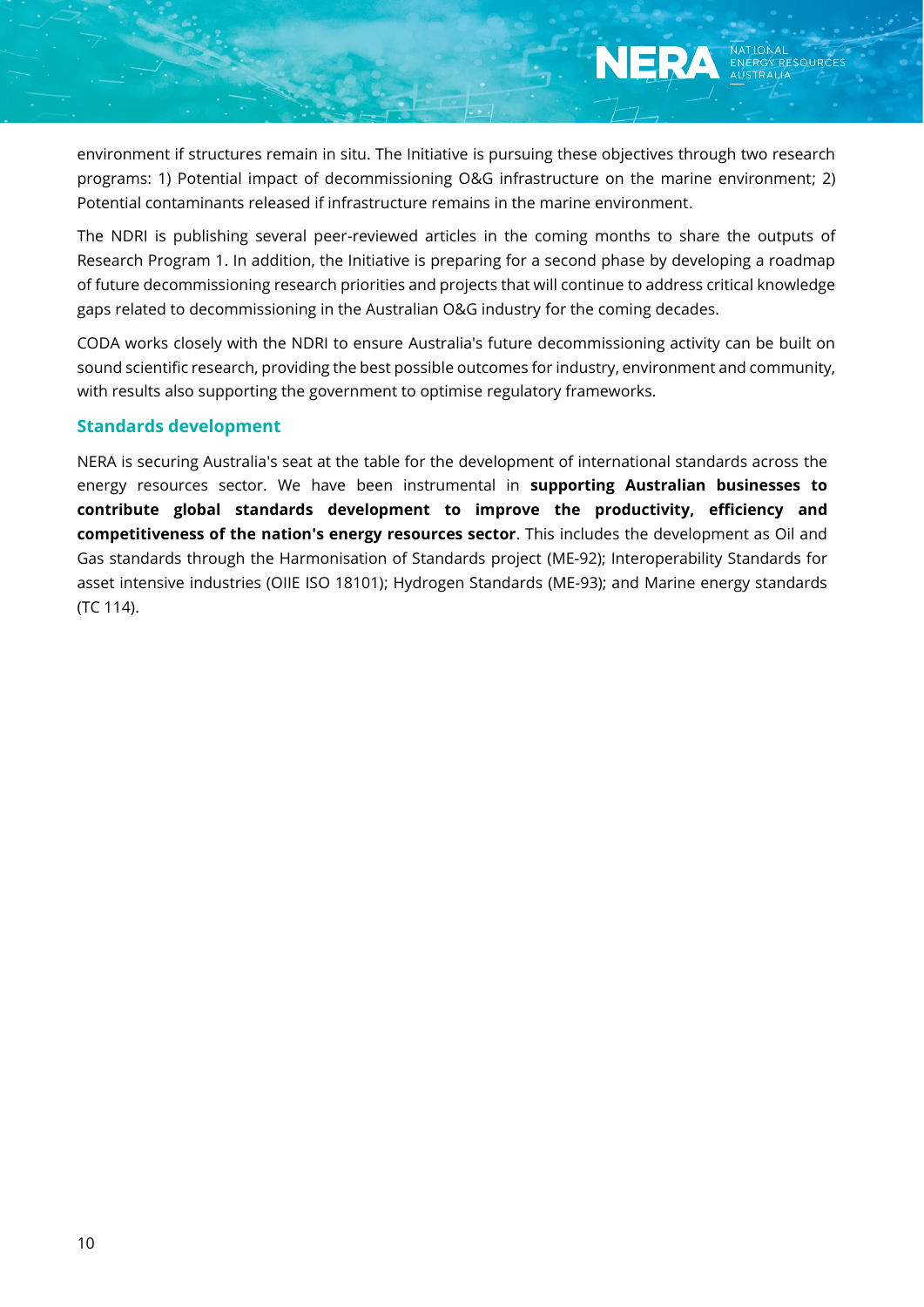## <span id="page-10-0"></span>**Budget 2021/22**

| <b>Income</b>                                    |               | 2021/22       |
|--------------------------------------------------|---------------|---------------|
| NERA Growth Centre Commonwealth Funding          | \$            | 2,500,000     |
| Project Fund                                     |               |               |
| Industry Contributions to collaborative projects |               |               |
| Other income                                     | $\frac{4}{5}$ | 929,000       |
| <b>Total income</b>                              | \$            | 3,429,000     |
| <b>Expenses</b>                                  |               |               |
| Employee and Board related costs                 | $\frac{4}{5}$ | 2,490,699     |
| Administration                                   | $\frac{4}{5}$ | 314,554       |
| Communications and conferences                   | \$            | 284,899       |
| Travel                                           | \$            | 63,577        |
| Professional fees                                | \$            | 98,675        |
| Projects                                         | \$            | 2,751,772     |
| Industry contributions to projects               | \$            | 2,223,853     |
| Programs and initiatives                         | \$            | 357,700       |
| Other expenses                                   | \$            | 140,608       |
| GST                                              | \$            | 96,227        |
| <b>Total expenses</b>                            | \$            | 8,822,565     |
|                                                  |               |               |
| <b>Total surplus/ (deficit)</b>                  | \$            | (5, 393, 565) |

2021/22

 **Totals** 

|                           | 2021177             |
|---------------------------|---------------------|
| <b>Total opening cash</b> | 6,774,133           |
| Operating cash movement   | \$<br>(417, 939)    |
| Project cash movement     | \$<br>(2,751,772)   |
| Industry cash movement    | \$<br>(2, 223, 853) |
| <b>Total closing cash</b> | 1,380,568           |
|                           |                     |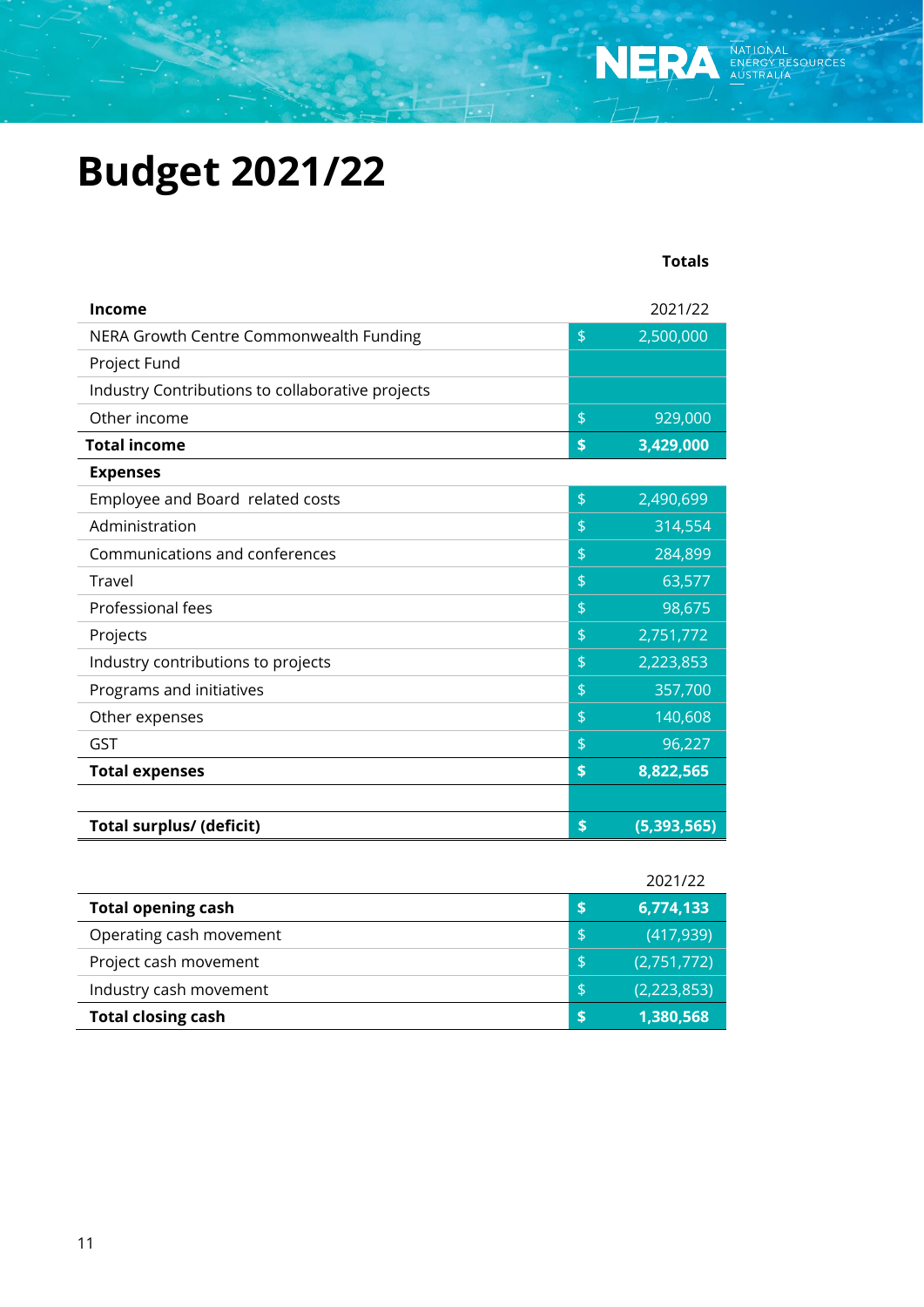## <span id="page-11-0"></span>**Key Performance Indicators**

NERA developed program evaluation KPIs in conjunction with the Economic and Analytical Services Division of the Department of Innovation, Science, and Energy Resources. The KPIs form part of an overall Industry Growth Centres performance framework.

#### KPI 1 Percentage of NERA collaborative projects that foster industry and research collaboration

Our projects bring researchers and industry together to tackle significant challenges and opportunities for the sector. Key focus areas include low emissions technology; advanced skills and capability; robotics and automation; digital data and analytics; environmental, safety and social licence; and life extension, repurposing and decommissioning.

#### KPI 2 Number of CRCs and CRC-Ps engaged with NERA

NERA provides valuable input and support for Cooperative Research Centres (CRCs), CRC-Projects (CRC-Ps) and the ARC's Industrial Transformation Research Program (ITRP). NERA has been instrumental in establishing multiple CRCs, working with consortia to ensure their research plans are demand-driven, delivering faster skills feedback to the industry, and encouraging a focus toward actual and full commercialisation of research outcomes. We provide significant support to Advisory Committees throughout the application evaluation process and partner with successful entities and program participants once in operation.

We work closely with established CRCs through our leading programs and initiatives, collaborative lighthouse projects, and technology clusters, including CO2CRC, Future Energy Exports CRC, Future Fuels CRC, Blue Economy CRC, CRC Care and Future Battery Industries CRC.

#### KPI 3 The number of SMEs engaged in NERA activities and programs

Building the capacity and capability of SMEs helps strengthen the local supply chain across energy resources, improve global competitiveness and attract new investment into Australia. NERA's SME Strategy supports Australian businesses to build vital connections, enhance their capability, develop, commercialise and scale up technology. We support SME development through technology clusters, collaborative lighthouse projects, our GeneratER open innovation program, business capability programs, access to digital test facilities, networking and mentoring opportunities and Australia's Energy Technology Platform.

#### KPI 4 The number of NERA supported SMEs integrated into global supply chains

NERA works with SMEs ready to scale up and take off into global markets, providing a range of support programs to develop their capabilities to engage with and ultimately integrate into the energy resources sector's global supply chains.

Recognising the challenges many Australian operators and technology end-users have when searching for and comparing available solutions, and the challenges many Australian technology suppliers have deploying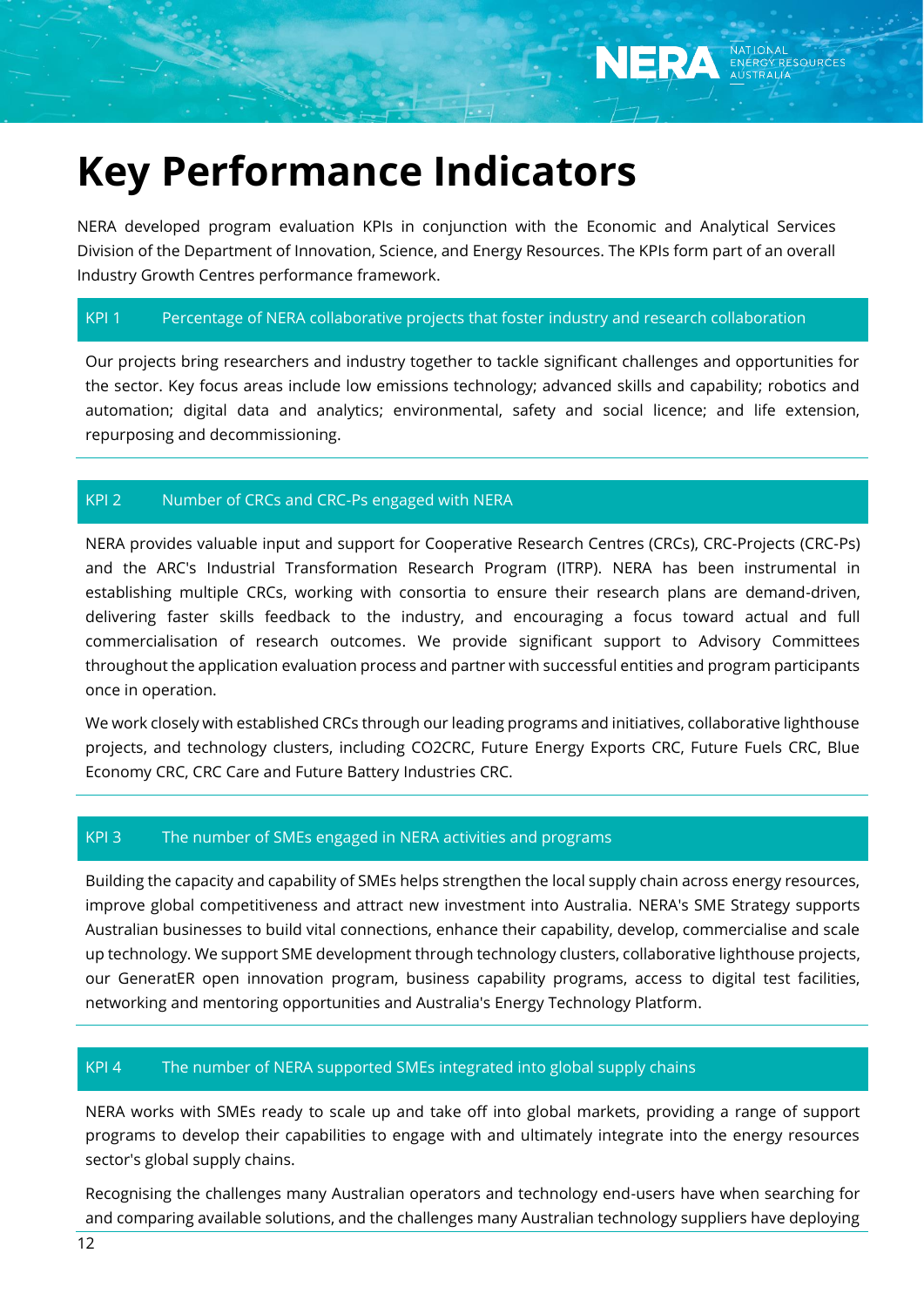their technology, NERA launched the Australian Energy Technology Platform in 2020. The Australian Energy Technology Platform enables innovators to connect with more than 1,900 customers using the platform worldwide. It is a vital path to market during the constrained COVID-19 environment when access to new customers and markets is limited.

#### KPI 5 The number of businesses integrated into NERA supported clusters

NERA established a network of 15 hydrogen technology clusters across all Australian states and territories, supporting them to grow, build capability and connect to form a National Hydrogen Cluster. NERA supported the development and ongoing operations of Subsea Innovation Cluster Australia (SICA), which began to establish WA as the Asia Pacific hub for technology and expertise in subsea inspection, maintenance and repair. NERA also backs the Australian Ocean Energy Group (AOEG), a national cluster formed to accelerate wave and tidal technology development in Australia and activate market demand in this emerging industry.

### KPI 6 Percentage of NERA supported initiatives targeting workforce and management skills and capabilities

NERA enhances workforce skills and capability through all of our innovative programs and initiatives. In addition to targeted capability building programs such as GeneratER, our 58 lighthouse projects, technology clusters, and collaborative partnerships such as NDRI and CODA are facilitating the development of worldleading knowledge, skills and capability for participants and end-users.

#### KPI 7 Percentage of NERA initiatives that have a regulatory reform impact

As a trusted independent advisor to industry, researchers and government, NERA plays an essential role in driving independent science and research for the benefit of Australia and facilitating dialogue across the energy resources sector to enable informed regulatory decision-making. We do this through:

- 14 collaborative lighthouse projects providing knowledge, technology, data and evidence to inform policy and legislation.
- The NERA-led NDRI is Australia's first independent environmental science initiative for decommissioning and the newly formed CODA is establishing best practice approaches to decommissioning for Australia from a safety and environmental perspective.
- The National Hydrogen Cluster Network is playing an essential role in identifying major barriers across all states and territories, which will inform legislation in this emerging industry.
- NERA is a member of CO2CRC's Policy Forum and is contributing to the development of CCUS policy Framework for Australia.
- NERA has championed standards development for oil and gas, marine energy, hydrogen, and industrial interoperability in Australia.